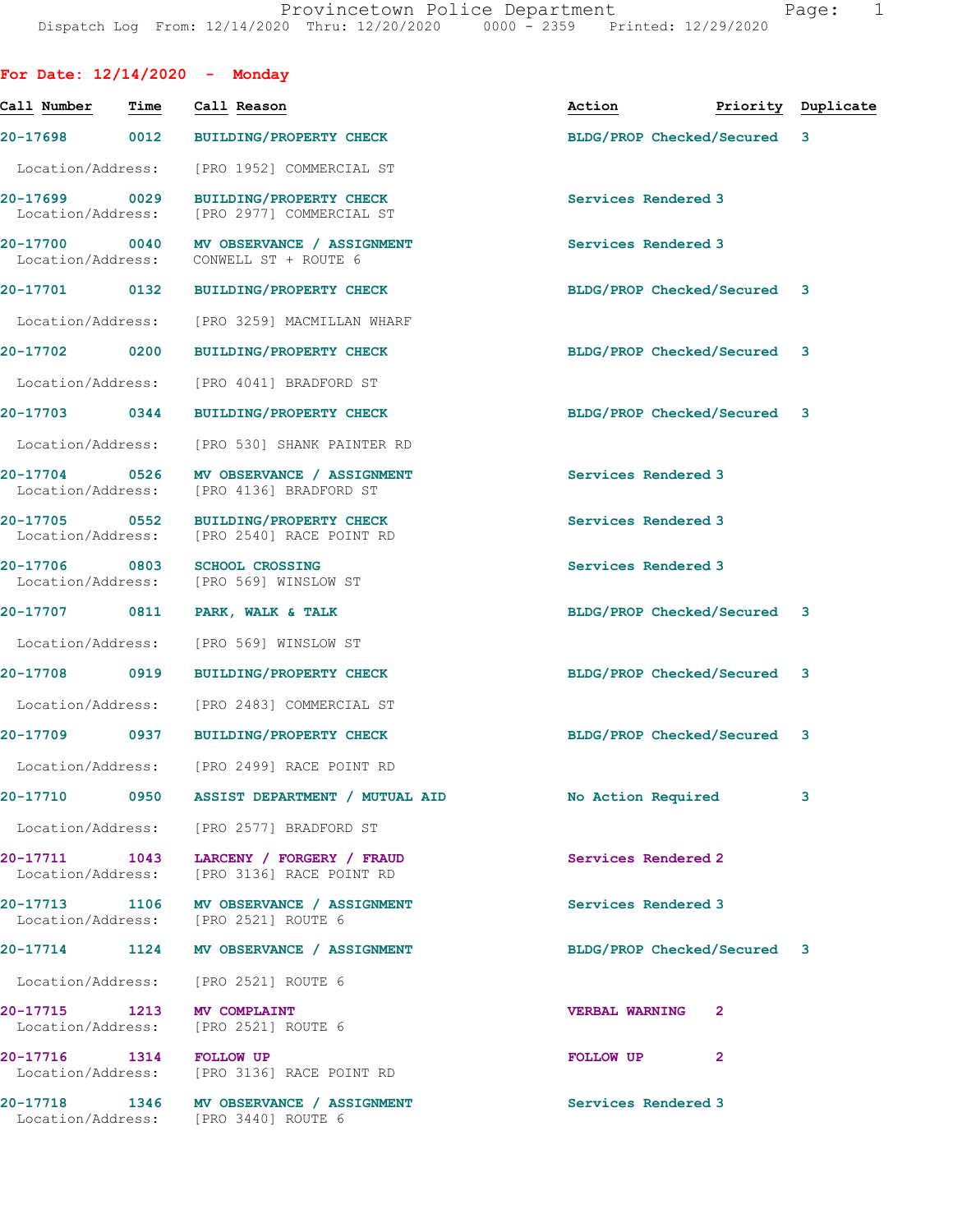|                                  | 20-17719 1425 MV HIT & RUN<br>Location/Address: [PRO 3757] COMMERCIAL ST                         | Services Rendered 2         |  |
|----------------------------------|--------------------------------------------------------------------------------------------------|-----------------------------|--|
|                                  | 20-17720 1439 MEDICAL EMERGENCY                                                                  | Transported to Hospital 1   |  |
|                                  | Location/Address: SEASHORE PARK DR                                                               |                             |  |
|                                  | 20-17721 1442 MEDICAL EMERGENCY                                                                  | Transported to Hospital 1   |  |
|                                  | Location/Address: [PRO 440] HARRY KEMP WAY                                                       |                             |  |
|                                  | 20-17724 1508 MEDICAL EMERGENCY                                                                  | Transported to Hospital 1   |  |
|                                  | Location/Address: [PRO 440] HARRY KEMP WAY                                                       |                             |  |
|                                  | 20-17727 1601 MEDICAL EMERGENCY<br>Location/Address: [PRO 3222] ALDEN ST                         | <b>PATIENT REFUSAL 1</b>    |  |
|                                  | 20-17726 1606 MV OBSERVANCE / ASSIGNMENT<br>Location/Address: ROUTE 6 + SNAIL RD                 | Services Rendered 3         |  |
| 20-17729 1629 ASSIST CITIZEN     | Location/Address: [PRO 2512] JEROME SMITH RD                                                     | Services Rendered 3         |  |
|                                  | 20-17730 1754 BUILDING/PROPERTY CHECK<br>Location/Address: [PRO 3430] COMMERCIAL ST              | Services Rendered 3         |  |
|                                  | 20-17731 1802 MV OBSERVANCE / ASSIGNMENT<br>Location/Address: JEROME SMITH RD + SHANK PAINTER RD | Services Rendered 3         |  |
|                                  | 20-17733 1925 BUILDING/PROPERTY CHECK<br>Location/Address: [PRO 526] RYDER ST EXT                | Services Rendered 3         |  |
|                                  | 20-17734 2011 BUILDING/PROPERTY CHECK<br>Location/Address: [PRO 2499] RACE POINT RD              | Services Rendered 3         |  |
|                                  | 20-17735 2033 MV OBSERVANCE / ASSIGNMENT<br>Location/Address: ROUTE 6 + SNAIL RD                 | Services Rendered 3         |  |
|                                  | 20-17736 2045 BUILDING/PROPERTY CHECK                                                            | BLDG/PROP Checked/Secured 3 |  |
|                                  | Location/Address: [PRO 1638] COMMERCIAL ST                                                       |                             |  |
|                                  | 20-17737 2051 MV OBSERVANCE / ASSIGNMENT<br>Location/Address: BRADFORD ST + HOWLAND ST           | Services Rendered 3         |  |
| 20-17738                         | 2151 BUILDING/PROPERTY CHECK                                                                     | BLDG/PROP Checked/Secured 3 |  |
|                                  | Location/Address: [PRO 444] HIGH POLE HILL                                                       |                             |  |
|                                  | 20-17739 2207 MV OBSERVANCE / ASSIGNMENT<br>Location/Address: BRADFORD ST + RYDER ST             | Services Rendered 3         |  |
|                                  | 20-17740 2219 BUILDING/PROPERTY CHECK<br>Location/Address: [PRO 2540] RACE POINT RD              | Services Rendered 3         |  |
| For Date: $12/15/2020 -$ Tuesday |                                                                                                  |                             |  |
| 20-17741                         | 0000 BUILDING/PROPERTY CHECK                                                                     | BLDG/PROP Checked/Secured 3 |  |
|                                  | Location/Address: [PRO 512] PRINCE ST                                                            |                             |  |

20-17743 0041 MV OBSERVANCE / ASSIGNMENT Services Rendered 3 Location/Address: SHANK PAINTER RD + JEROME SMITH RD

20-17744 0054 MV OBSERVANCE / ASSIGNMENT **Services Rendered 3** Location/Address: [PRO 37] BRADFORD ST

Location/Address: [PRO 2977] COMMERCIAL ST

**20-17745 0142 BUILDING/PROPERTY CHECK Services Rendered 3**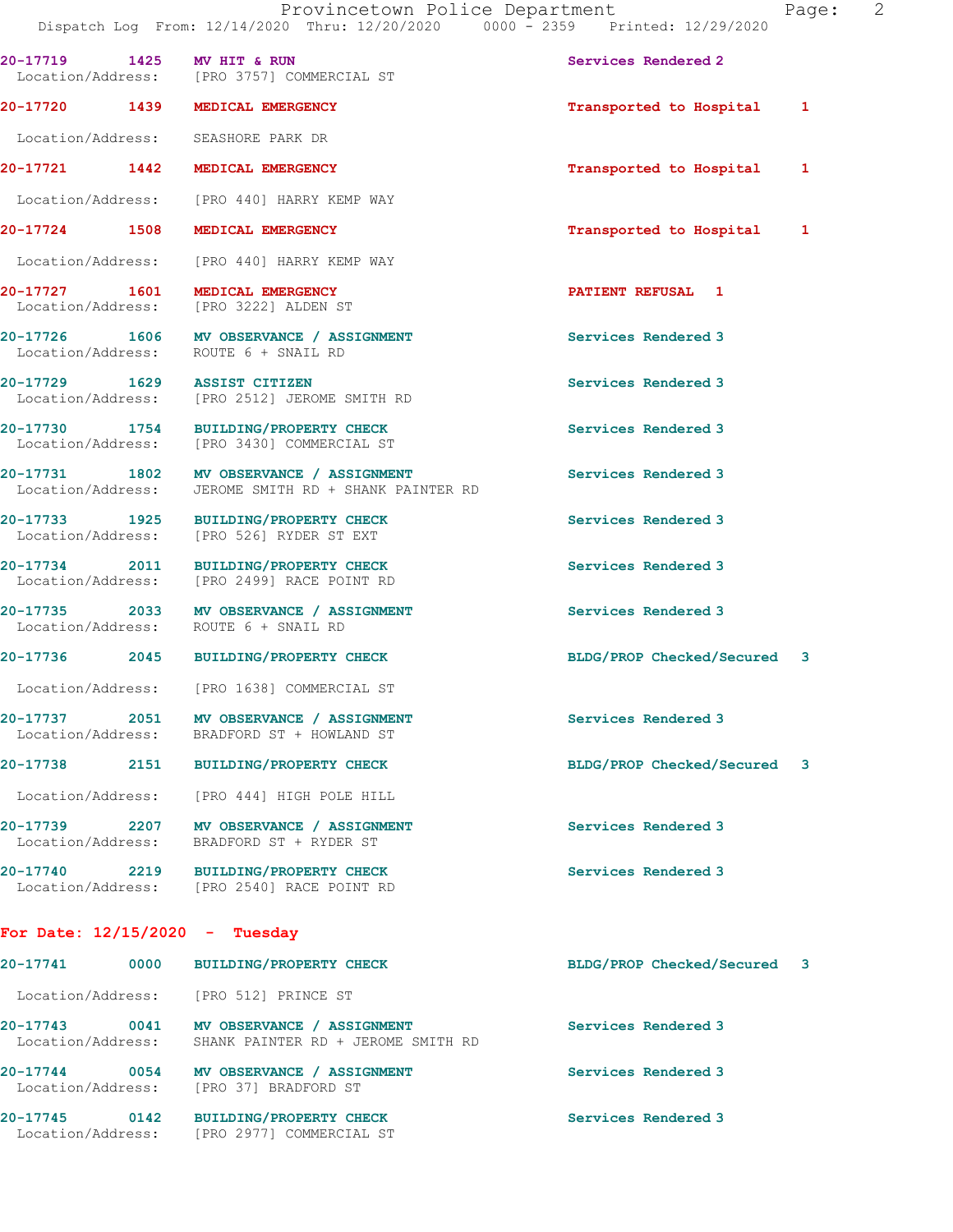|                       | 20-17746 0151 BUILDING/PROPERTY CHECK                                                      | BLDG/PROP Checked/Secured 3 |   |
|-----------------------|--------------------------------------------------------------------------------------------|-----------------------------|---|
|                       | Location/Address: [PRO 1780] JOHNSON ST                                                    |                             |   |
|                       | 20-17747 0203 MV OBSERVANCE / ASSIGNMENT<br>Location/Address: ROUTE 6 + CONWELL ST         | Services Rendered 3         |   |
| 20-17748 0211         | <b>BUILDING/PROPERTY CHECK</b>                                                             | BLDG/PROP Checked/Secured   | 3 |
|                       | Location/Address: [PRO 516] RACE POINT RD                                                  |                             |   |
| 20-17749 0213         | MEDICAL EMERGENCY                                                                          | Transported to Hospital     | 1 |
| Location/Address:     | [PRO 1196] BRADFORD ACRES RD                                                               |                             |   |
| 20-17750 0258         | <b>BUILDING/PROPERTY CHECK</b>                                                             | BLDG/PROP Checked/Secured   | 3 |
| Location/Address:     | COMMERCIAL ST                                                                              |                             |   |
|                       | 20-17751 0311 BUILDING/PROPERTY CHECK<br>Location/Address: [PRO 3259] MACMILLAN WHARF      | Services Rendered 3         |   |
| 20-17752 0358         | <b>BUILDING/PROPERTY CHECK</b>                                                             | BLDG/PROP Checked/Secured 3 |   |
| Location/Address:     | [PRO 1886] BRADFORD ST                                                                     |                             |   |
|                       | 20-17753 0506 MV OBSERVANCE / ASSIGNMENT<br>Location/Address: ROUTE 6 + SNAIL RD           | Services Rendered 3         |   |
|                       | 20-17754 0513 MV OBSERVANCE / ASSIGNMENT<br>Location/Address: BRADFORD ST + HIGH POLE HILL | Services Rendered 3         |   |
|                       | 20-17755 0550 BUILDING/PROPERTY CHECK<br>Location/Address: [PRO 521] ROUTE 6               | Services Rendered 3         |   |
| 20-17756 0622         | <b>BUILDING/PROPERTY CHECK</b>                                                             | BLDG/PROP Checked/Secured 3 |   |
| Location/Address:     | [PRO 1778] SHANK PAINTER RD                                                                |                             |   |
| 20-17757 0747         | BUILDING/PROPERTY CHECK<br>Location/Address: [PRO 2490] PROVINCELANDS RD                   | Services Rendered 3         |   |
|                       | 20-17759 0753 MV OBSERVANCE / ASSIGNMENT<br>Location/Address: ROUTE 6 + SNAIL RD           | Services Rendered 3         |   |
|                       | 20-17758 0754 MV OBSERVANCE / ASSIGNMENT<br>Location/Address: ROUTE 6 + SHANK PAINTER RD   | Services Rendered 3         |   |
|                       | 20-17762 0940 ASSIST CITIZEN<br>Location/Address: [PRO 542] SHANK PAINTER RD               | SPOKEN TO<br>3              |   |
|                       | 20-17764 0957 BUILDING/PROPERTY CHECK<br>Location/Address: [PRO 94] BRADFORD ST            | Services Rendered 3         |   |
| 20-17765 1019 MV STOP |                                                                                            | Citation / Warning Issued   | 3 |
|                       | Location/Address: [PRO 527] RYDER ST EXT                                                   |                             |   |
|                       | 20-17766 1040 MV OBSERVANCE / ASSIGNMENT<br>Location/Address: BRADFORD ST + STANDISH ST    | Services Rendered 3         |   |
|                       | 20-17767 1114 MV OBSERVANCE / ASSIGNMENT<br>Location/Address: [PRO 2513] ROUTE 6           | Services Rendered 3         |   |
|                       | 20-17768 1220 SERVICE CALL - POLICE<br>Location/Address: [PRO 542] SHANK PAINTER RD        | Services Rendered 3         |   |
| 20-17769 1248         | PARK, WALK & TALK<br>Location/Address: [PRO 105] COMMERCIAL ST                             | Services Rendered 3         |   |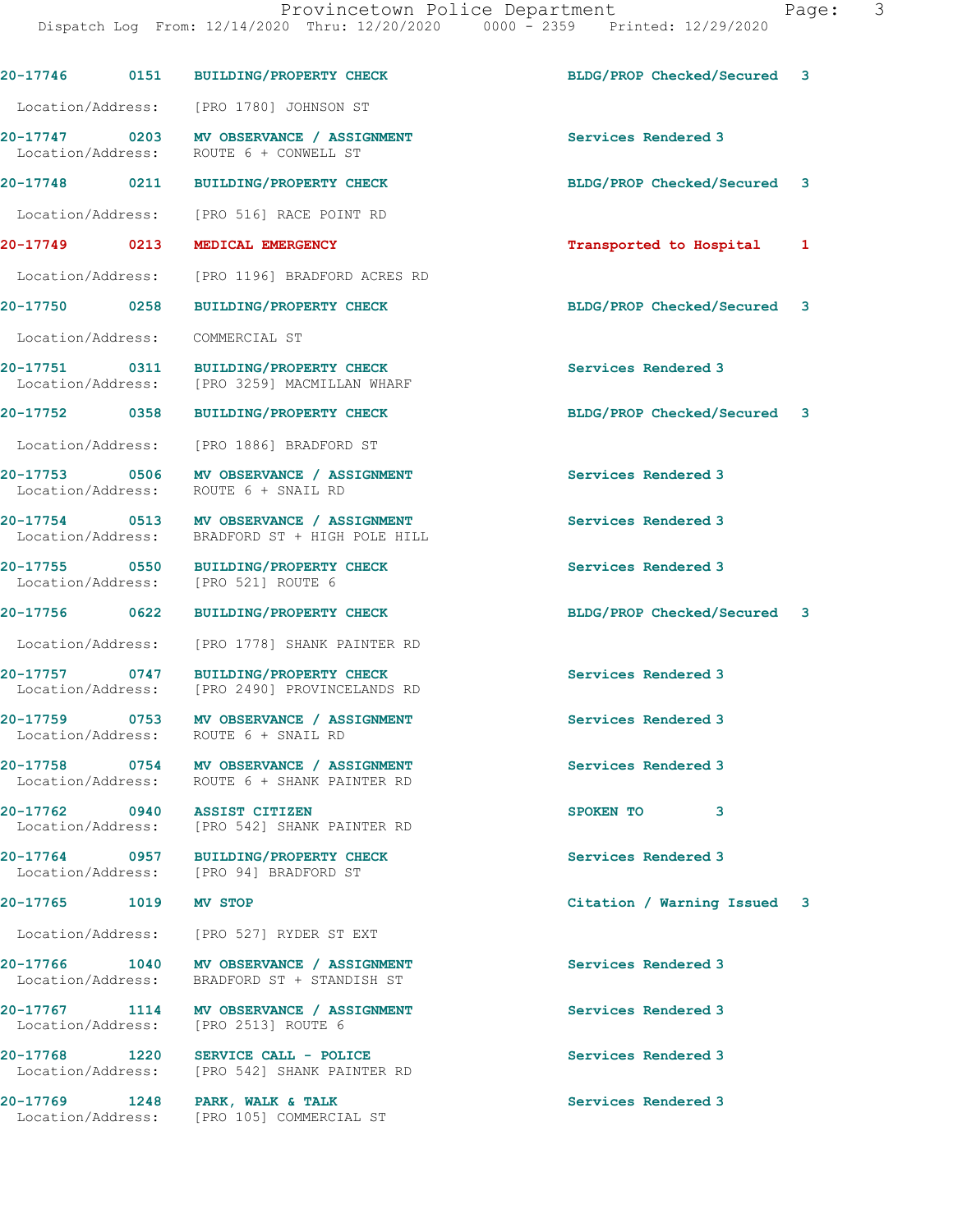|                       |                                                                                              | Dispatch Log From: 12/14/2020 Thru: 12/20/2020 0000 - 2359 Printed: 12/29/2020 |  |
|-----------------------|----------------------------------------------------------------------------------------------|--------------------------------------------------------------------------------|--|
|                       | 20-17770 1402 BUILDING/PROPERTY CHECK                                                        | BLDG/PROP Checked/Secured 3                                                    |  |
|                       | Location/Address: [PRO 1780] JOHNSON ST                                                      |                                                                                |  |
|                       | 20-17771 1402 MEDICAL EMERGENCY<br>Location/Address: [PRO 3296] SHANK PAINTER RD             | <b>PATIENT REFUSAL 1</b>                                                       |  |
|                       | 20-17772 1501 SCHOOL CROSSING<br>Location/Address: [PRO 569] WINSLOW ST                      | Services Rendered 3                                                            |  |
|                       | 20-17773 1538 MV STOP<br>Location/Address: WINTHROP ST + BRADFORD ST                         | <b>VERBAL WARNING 3</b>                                                        |  |
|                       | 20-17774 1636 MV OBSERVANCE / ASSIGNMENT<br>Location/Address: ROUTE 6 + SNAIL RD             | Services Rendered 3                                                            |  |
|                       | 20-17775 1651 MV OBSERVANCE / ASSIGNMENT<br>Location/Address: BRADFORD ST + RYDER ST         | Services Rendered 3                                                            |  |
| 20-17776 1656 MV STOP | Location/Address: FREEMAN ST + COMMERCIAL ST                                                 | <b>VERBAL WARNING 3</b>                                                        |  |
| 20-17777 1658 MV STOP | Location/Address: [PRO 2521] ROUTE 6                                                         | <b>VERBAL WARNING</b><br>3                                                     |  |
| 20-17778 1745 MV STOP | Location/Address: [PRO 521] ROUTE 6                                                          | VERBAL WARNING 3                                                               |  |
|                       | 20-17779 1752 BUILDING/PROPERTY CHECK<br>Location/Address: [PRO 2540] RACE POINT RD          | Services Rendered 3                                                            |  |
|                       | 20-17780 1842 BUILDING/PROPERTY CHECK<br>Location/Address: [PRO 3259] MACMILLAN WHARF        | Services Rendered 3                                                            |  |
|                       | 20-17781 2044 MV OBSERVANCE / ASSIGNMENT<br>Location/Address: SHANK PAINTER RD + BRADFORD ST | Services Rendered 3                                                            |  |
|                       | 20-17782 2101 ASSIST DEPARTMENT / MUTUAL AID<br>Location/Address: [PRO 542] SHANK PAINTER RD | Services Rendered 3                                                            |  |
|                       | 20-17783 2141 MV OBSERVANCE / ASSIGNMENT<br>Location/Address: BRADFORD ST + CONWELL ST       | Services Rendered 3                                                            |  |
|                       | 20-17784 2331 BUILDING/PROPERTY CHECK                                                        | BLDG/PROP Checked/Secured 3                                                    |  |
|                       | Location/Address: [PRO 379] COMMERCIAL ST                                                    |                                                                                |  |
|                       | 20-17785 2358 MV OBSERVANCE / ASSIGNMENT<br>Location/Address: SHANK PAINTER RD + BRADFORD ST | Services Rendered 3                                                            |  |
|                       | For Date: $12/16/2020 -$ Wednesday                                                           |                                                                                |  |
|                       | 20-17786 0004 MV OBSERVANCE / ASSIGNMENT<br>Location/Address: [PRO 2494] BRADFORD ST         | Services Rendered 3                                                            |  |
|                       | 20-17787 0047 BUILDING/PROPERTY CHECK                                                        | BLDG/PROP Checked/Secured 3                                                    |  |
|                       | Location/Address: [PRO 530] SHANK PAINTER RD                                                 |                                                                                |  |
|                       | 20-17788 0050 BUILDING/PROPERTY CHECK                                                        | BLDG/PROP Checked/Secured 3                                                    |  |
|                       | Location/Address: [PRO 440] HARRY KEMP WAY                                                   |                                                                                |  |
|                       | 20-17789 0135 MV OBSERVANCE / ASSIGNMENT<br>Location/Address: [PRO 58] BRADFORD ST           | Services Rendered 3                                                            |  |
|                       | 20-17790 0136 MV STOP<br>Location/Address: [PRO 37] BRADFORD ST                              | <b>VERBAL WARNING 3</b>                                                        |  |
|                       | 20-17791 0150 MV OBSERVANCE / ASSIGNMENT                                                     | <b>Services Rendered 3</b>                                                     |  |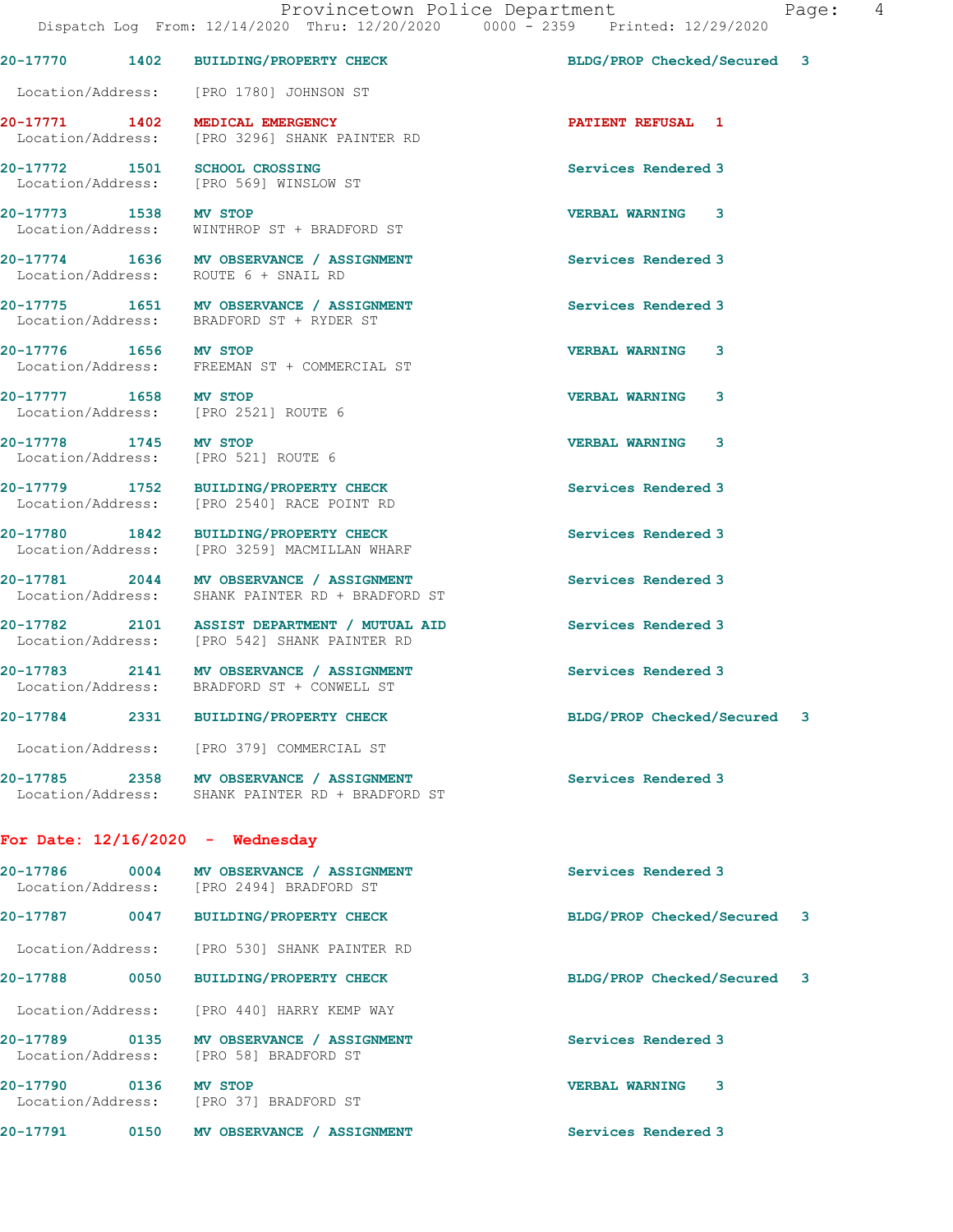|                                        | Provincetown Police Department<br>Dispatch Log From: 12/14/2020 Thru: 12/20/2020 0000 - 2359 Printed: 12/29/2020 |                             | Page: | 5 |
|----------------------------------------|------------------------------------------------------------------------------------------------------------------|-----------------------------|-------|---|
|                                        | Location/Address: HARRY KEMP WAY + CONWELL ST                                                                    |                             |       |   |
|                                        | 20-17792 0219 BUILDING/PROPERTY CHECK                                                                            | BLDG/PROP Checked/Secured 3 |       |   |
|                                        | Location/Address: [PRO 2539] RYDER ST EXT                                                                        |                             |       |   |
|                                        | 20-17793 0251 BUILDING/PROPERTY CHECK<br>Location/Address: [PRO 3259] MACMILLAN WHARF                            | Services Rendered 3         |       |   |
|                                        | 20-17794 0321 MV OBSERVANCE / ASSIGNMENT<br>Location/Address: [PRO 3440] ROUTE 6                                 | Services Rendered 3         |       |   |
|                                        | 20-17795 0455 BUILDING/PROPERTY CHECK                                                                            | BLDG/PROP Checked/Secured 3 |       |   |
|                                        | Location/Address: [PRO 545] SHANK PAINTER RD                                                                     |                             |       |   |
|                                        | 20-17796 0500 BUILDING/PROPERTY CHECK                                                                            | BLDG/PROP Checked/Secured 3 |       |   |
| Location/Address:                      | [PRO 1778] SHANK PAINTER RD                                                                                      |                             |       |   |
|                                        | 20-17798 0505 BUILDING/PROPERTY CHECK<br>Location/Address: [PRO 2540] RACE POINT RD                              | Services Rendered 3         |       |   |
|                                        | 20-17797 0506 MV OBSERVANCE / ASSIGNMENT<br>Location/Address: JEROME SMITH RD + SHANK PAINTER RD                 | Services Rendered 3         |       |   |
|                                        | 20-17799 0623 BUILDING/PROPERTY CHECK                                                                            | BLDG/PROP Checked/Secured 3 |       |   |
| Location/Address:                      | [PRO 413] CONWELL ST                                                                                             |                             |       |   |
| 20-17801 0907<br>Location/Address:     | PARK, WALK & TALK<br>[PRO 2898] JEROME SMITH RD                                                                  | Services Rendered 3         |       |   |
| Location/Address:                      | 20-17802 0932 MV OBSERVANCE / ASSIGNMENT<br>BRADFORD ST + STANDISH ST                                            | Services Rendered 3         |       |   |
|                                        | 20-17803 0935 BUILDING/PROPERTY CHECK<br>Location/Address: [PRO 2540] RACE POINT RD                              | Services Rendered 3         |       |   |
|                                        | 20-17804 1023 ASSIST DEPARTMENT / MUTUAL AID<br>Location/Address: [PRO 208] COMMERCIAL ST                        | <b>GONE ON ARRIVAL 3</b>    |       |   |
|                                        | 20-17806 1114 BUILDING/PROPERTY CHECK<br>Location/Address: [PRO 3259] MACMILLAN WHARF                            | Services Rendered 3         |       |   |
| 20-17808 1200 HAZARDS                  | Location/Address: CONWELL ST + BRADFORD ST                                                                       | Could Not Locate 2          |       |   |
|                                        | 20-17809 1324 BUILDING/PROPERTY CHECK<br>Location/Address: [PRO 4041] BRADFORD ST                                | Services Rendered 3         |       |   |
| Location/Address:                      | 20-17810 1352 BUILDING/PROPERTY CHECK<br>TIN PAN ALLEY RD                                                        | Services Rendered 3         |       |   |
|                                        | 20-17811 1353 LARCENY / FORGERY / FRAUD<br>Location/Address: [PRO 539] SHANK PAINTER RD                          | Services Rendered 2         |       |   |
| Location/Address:                      | 20-17812 1411 LARCENY / FORGERY / FRAUD<br>[PRO 3296] SHANK PAINTER RD                                           | Services Rendered 2         |       |   |
| Location/Address:                      | 20-17813 1424 MV OBSERVANCE / ASSIGNMENT<br>SHANK PAINTER RD + BROWNE ST                                         | Services Rendered 3         |       |   |
| Location/Address: [PRO 569] WINSLOW ST | 20-17814 1459 SERVICE CALL - POLICE                                                                              | Services Rendered 3         |       |   |
| 20-17815 1513 FOLLOW UP                | Location/Address: [PRO 539] SHANK PAINTER RD                                                                     | Services Rendered 2         |       |   |
|                                        | 20-17816 1533 MV OBSERVANCE / ASSIGNMENT<br>Location/Address: [PRO 2277] BRADFORD ST                             | Services Rendered 3         |       |   |
|                                        |                                                                                                                  |                             |       |   |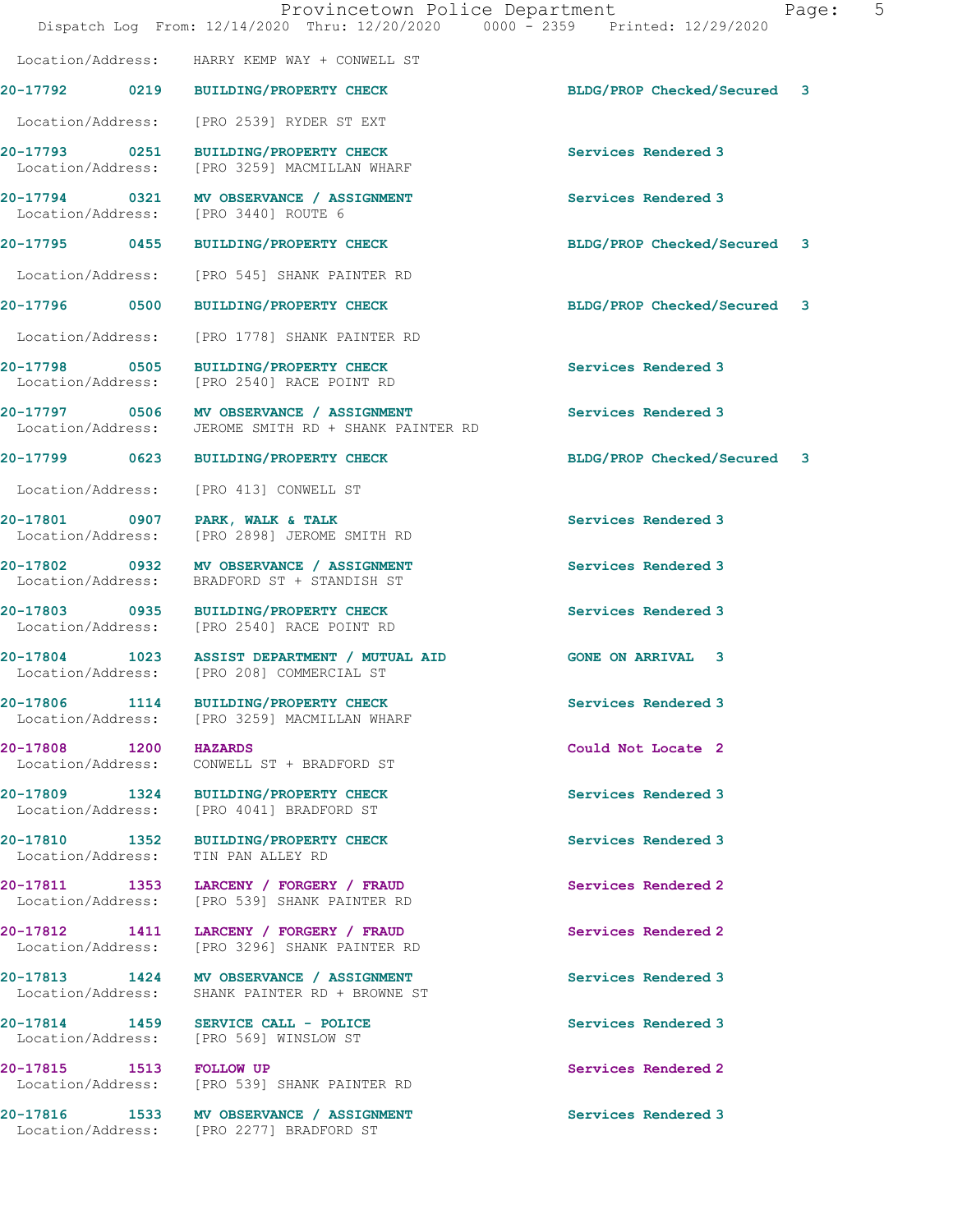|                                                    |      | 20-17817 1552 MEDICAL EMERGENCY<br>Location/Address: [PRO 1615] BANGS ST               | PATIENT REFUSAL 1           |              |  |
|----------------------------------------------------|------|----------------------------------------------------------------------------------------|-----------------------------|--------------|--|
| 20-17818 1635 MV STOP                              |      | Location: RYDER ST PARKING LOT                                                         | <b>VERBAL WARNING</b>       | 3            |  |
| 20-17819 1650 MV STOP<br>Location/Address: ROUTE 6 |      |                                                                                        | VERBAL WARNING 3            |              |  |
|                                                    |      | 20-17820 1706 MV OBSERVANCE / ASSIGNMENT<br>Location/Address: [PRO 2513] ROUTE 6       | Services Rendered 3         |              |  |
| 20-17821 1720 MV STOP<br>Location/Address: ROUTE 6 |      |                                                                                        | <b>VERBAL WARNING 3</b>     |              |  |
|                                                    |      | 20-17822 1749 BUILDING/PROPERTY CHECK<br>Location/Address: [PRO 3259] MACMILLAN WHARF  | Services Rendered 3         |              |  |
|                                                    |      | 20-17823 1757 MV OBSERVANCE / ASSIGNMENT<br>Location/Address: [PRO 4136] BRADFORD ST   | Services Rendered 3         |              |  |
| Location/Address: COMMERCIAL ST                    |      | 20-17824 1822 PARKING COMPLAINT                                                        | Services Rendered 3         |              |  |
| 20-17825 1905 HAZARDS                              |      | Location/Address: [PRO 2272] NELSON AVE                                                | Removed Hazard 2            |              |  |
|                                                    |      | 20-17826 2027 BUILDING/PROPERTY CHECK                                                  | BLDG/PROP Checked/Secured 3 |              |  |
|                                                    |      | Location/Address: [PRO 3259] MACMILLAN WHARF                                           |                             |              |  |
|                                                    |      | 20-17827 2048 MV OBSERVANCE / ASSIGNMENT<br>Location/Address: BRADFORD ST + HOWLAND ST | Services Rendered 3         |              |  |
|                                                    |      | 20-17828 2134 MV OBSERVANCE / ASSIGNMENT<br>Location/Address: [PRO 4136] BRADFORD ST   | Services Rendered 3         |              |  |
| For Date: $12/17/2020$ - Thursday                  |      |                                                                                        |                             |              |  |
| 20-17829 0014 MV COMPLAINT                         |      | Location/Address: [PRO 549] STANDISH ST                                                | <b>Vehicle Towed</b>        | $\mathbf{2}$ |  |
| 20-17830 0026 MV COMPLAINT                         |      | Location/Address: [PRO 1273] ALDEN ST                                                  | <b>Vehicle Towed</b>        | $\mathbf{2}$ |  |
|                                                    |      | 20-17831 0050 BUILDING/PROPERTY CHECK                                                  | BLDG/PROP Checked/Secured 3 |              |  |
|                                                    |      | Location/Address: [PRO 3259] MACMILLAN WHARF                                           |                             |              |  |
|                                                    |      | 20-17832 0116 ASSIST CITIZEN<br>Location/Address: [PRO 2909] COMMERCIAL ST             | Services Rendered 3         |              |  |
| 20-17833 0413<br>Location/Address:                 |      | MEDICAL EMERGENCY<br>[PRO 1196] BRADFORD ACRES RD                                      | Services Rendered 1         |              |  |
| 20-17834                                           | 0457 | <b>BUILDING/PROPERTY CHECK</b>                                                         | BLDG/PROP Checked/Secured 3 |              |  |
| Location/Address:                                  |      | [PRO 3430] COMMERCIAL ST                                                               |                             |              |  |
| 20-17835 0507<br>Location/Address:                 |      | MV OBSERVANCE / ASSIGNMENT<br>JEROME SMITH RD + SHANK PAINTER RD                       | Services Rendered 3         |              |  |
| 20-17836 0821<br>Location/Address:                 |      | <b>BUILDING/PROPERTY CHECK</b><br>[PRO 2540] RACE POINT RD                             | Services Rendered 3         |              |  |
| 20-17837 0826<br>Location/Address:                 |      | <b>BUILDING/PROPERTY CHECK</b><br>[PRO 517] RACE POINT RD                              | Services Rendered 3         |              |  |
| 20-17838                                           | 0828 | <b>BUILDING/PROPERTY CHECK</b>                                                         | Services Rendered 3         |              |  |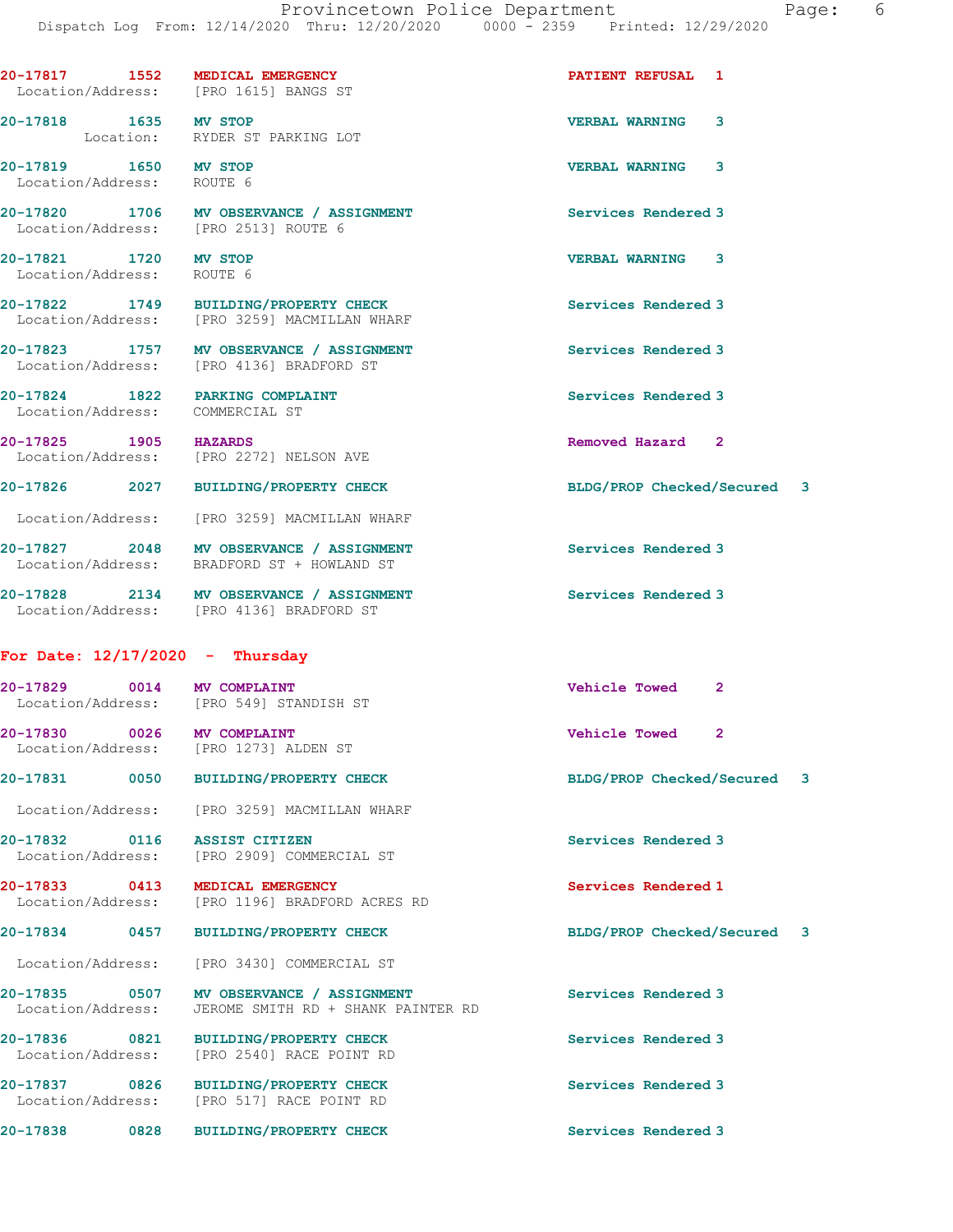|                         | Provincetown Police Department<br>Dispatch Log From: 12/14/2020 Thru: 12/20/2020 0000 - 2359 Printed: 12/29/2020 |                             | $\overline{7}$<br>Page: |
|-------------------------|------------------------------------------------------------------------------------------------------------------|-----------------------------|-------------------------|
|                         | Location/Address: [PRO 2499] RACE POINT RD                                                                       |                             |                         |
|                         | 20-17839 0834 MV OBSERVANCE / ASSIGNMENT<br>Location/Address: ROUTE 6 + SNAIL RD                                 | Services Rendered 3         |                         |
|                         | 20-17840 0837 BUILDING/PROPERTY CHECK<br>Location/Address: [PRO 94] BRADFORD ST                                  | Services Rendered 3         |                         |
|                         | 20-17841 0858 MV OBSERVANCE / ASSIGNMENT<br>Location/Address: [PRO 4136] BRADFORD ST                             | Services Rendered 3         |                         |
|                         | 20-17842 0909 BUILDING/PROPERTY CHECK<br>Location/Address: [PRO 3259] MACMILLAN WHARF                            | Services Rendered 3         |                         |
|                         | 20-17843 0923 BUILDING/PROPERTY CHECK<br>Location/Address: [PRO 2520] PRINCE ST                                  | Services Rendered 3         |                         |
|                         | 20-17844 0938 MEDICAL EMERGENCY                                                                                  | Transported to Hospital 1   |                         |
|                         | Location/Address: [PRO 3670] SHANK PAINTER RD                                                                    |                             |                         |
|                         | 20-17846 1006 MV OBSERVANCE / ASSIGNMENT<br>Location/Address: COMMERCIAL ST + SNAIL RD                           | Services Rendered 3         |                         |
|                         | 20-17847 1020 MV OBSERVANCE / ASSIGNMENT<br>Location/Address: [PRO 4136] BRADFORD ST                             | Services Rendered 3         |                         |
|                         | 20-17848 1052 MEDICAL EMERGENCY                                                                                  | Transported to Hospital 1   |                         |
|                         | Location/Address: [PRO 1615] BANGS ST                                                                            |                             |                         |
| 20-17849 1054 HAZARDS   | Location/Address: [PRO 107] COMMERCIAL ST                                                                        | Services Rendered 2         |                         |
|                         | 20-17850 1107 MV OBSERVANCE / ASSIGNMENT<br>Location/Address: HOWLAND ST + BRADFORD ST                           | Services Rendered 3         |                         |
|                         | 20-17853 1152 FOLLOW UP<br>Location/Address: [PRO 3296] SHANK PAINTER RD                                         | Services Rendered 2         |                         |
|                         | 20-17855 1159 ASSIST CITIZEN<br>Location/Address: [PRO 537] SHANK PAINTER RD                                     | SPOKEN TO<br>3              |                         |
|                         | 20-17854 1204 MV OBSERVANCE / ASSIGNMENT<br>Location/Address: [PRO 1784] SHANK PAINTER RD                        | Services Rendered 3         |                         |
|                         | 20-17856 1218 BUILDING/PROPERTY CHECK                                                                            | BLDG/PROP Checked/Secured 3 |                         |
|                         | Location/Address: [PRO N] HARBOUR DR                                                                             |                             |                         |
| 20-17858 1232           | <b>HAZARDS</b>                                                                                                   | Referred to Other Agency    | $\mathbf{2}$            |
|                         | Location/Address: RYDER ST + BRADFORD ST                                                                         |                             |                         |
|                         | 20-17857 1233 BUILDING/PROPERTY CHECK<br>Location/Address: [PRO 2977] COMMERCIAL ST                              | Services Rendered 3         |                         |
| Location/Address:       | 20-17859 1300 MV OBSERVANCE / ASSIGNMENT<br>COMMERCIAL ST + SNAIL RD                                             | Services Rendered 3         |                         |
| 20-17860 1330 FOLLOW UP | Location/Address: [PRO 542] SHANK PAINTER RD                                                                     | Services Rendered 2         |                         |
| 20-17861 1334 HAZARDS   | Location/Address: [PRO 57] BRADFORD ST<br>Refer To Accident: 20-70-AC                                            | Removed Hazard 2            | 5                       |
|                         | 20-17862 1527 BUILDING/PROPERTY CHECK<br>Location/Address: [PRO 3430] COMMERCIAL ST                              | Services Rendered 3         |                         |
|                         |                                                                                                                  |                             |                         |

**20-17863** 1530 HAZARDS **1530 Services Rendered 2**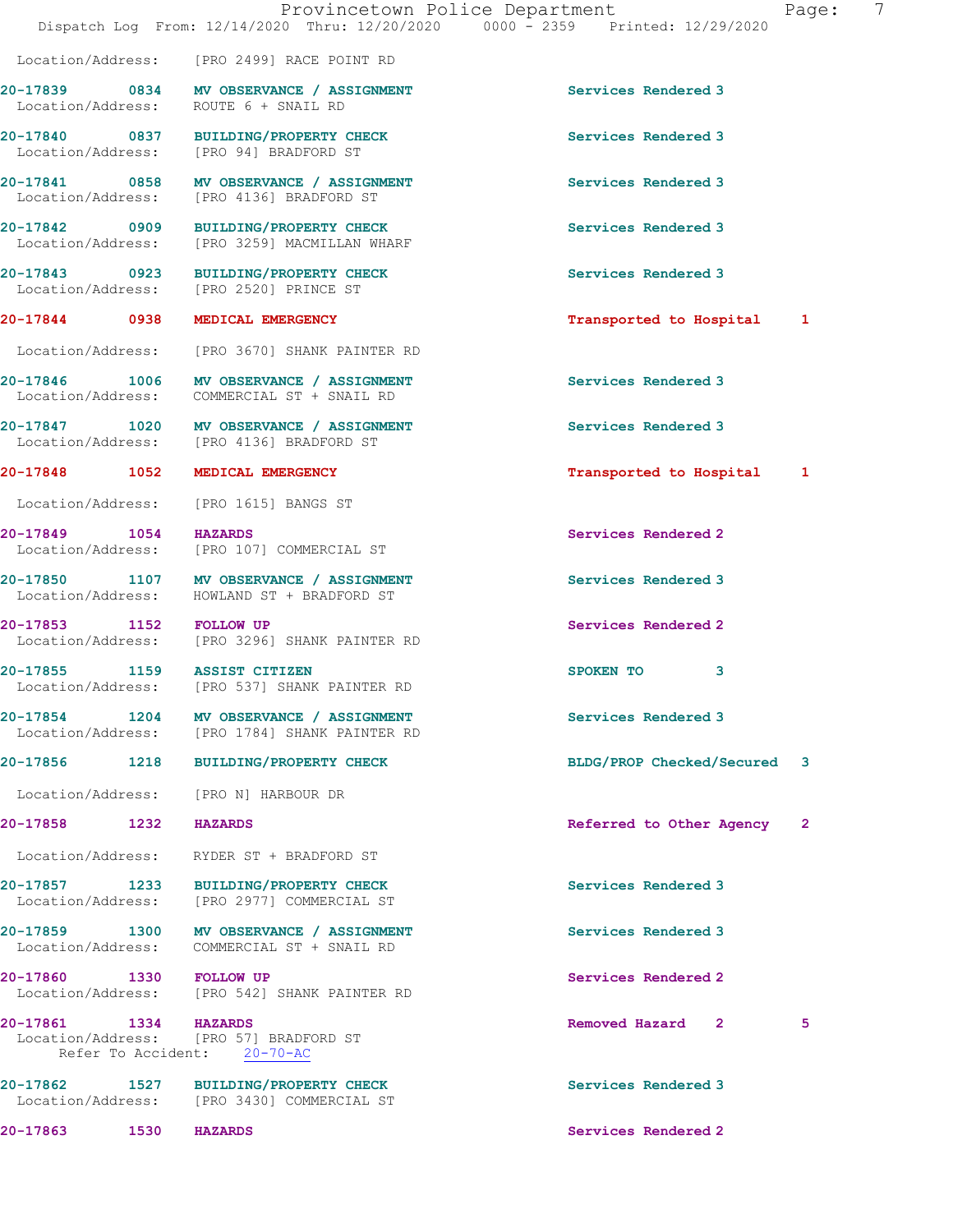|                                    |      | Provincetown Police Department<br>Dispatch Log From: 12/14/2020 Thru: 12/20/2020 0000 - 2359 Printed: 12/29/2020 |                             | 8<br>Page: |
|------------------------------------|------|------------------------------------------------------------------------------------------------------------------|-----------------------------|------------|
| Location/Address:                  |      | [PRO 382] COMMERCIAL ST                                                                                          |                             |            |
| 20-17865 1707<br>Location/Address: |      | BUILDING/PROPERTY CHECK<br>[PRO 2512] JEROME SMITH RD                                                            | Services Rendered 3         |            |
| Location/Address:                  |      | 20-17866 1743 LOST PROPERTY<br>[PRO 182] COMMERCIAL ST                                                           | Services Rendered 3         |            |
| Location/Address:                  |      | 20-17867 1801 MV OBSERVANCE / ASSIGNMENT<br>BRADFORD ST + HIGH POLE HILL                                         | Services Rendered 3         |            |
|                                    |      | 20-17868 1843 MV OBSERVANCE / ASSIGNMENT<br>Location/Address: SHANK PAINTER RD + JEROME SMITH RD                 | Services Rendered 3         |            |
| Location/Address:                  |      | 20-17869 1944 BUILDING/PROPERTY CHECK<br>[PRO 526] RYDER ST EXT                                                  | Services Rendered 3         |            |
|                                    |      | 20-17870 2030 BUILDING/PROPERTY CHECK<br>Location/Address: [PRO 2977] COMMERCIAL ST                              | Services Rendered 3         |            |
| 20-17871 2038                      |      | BUILDING/PROPERTY CHECK                                                                                          | BLDG/PROP Checked/Secured 3 |            |
| Location/Address:                  |      | [PRO 530] SHANK PAINTER RD                                                                                       |                             |            |
| Location/Address:                  |      | 20-17872 2047 MV OBSERVANCE / ASSIGNMENT<br>BRADFORD ST + HOWLAND ST                                             | Services Rendered 3         |            |
| Location/Address:                  |      | 20-17873 2047 BUILDING/PROPERTY CHECK<br>[PRO 526] RYDER ST EXT                                                  | Services Rendered 3         |            |
| Location/Address:                  |      | 20-17874 2107 MV OBSERVANCE / ASSIGNMENT<br>BRADFORD ST + CONWELL ST                                             | Services Rendered 3         |            |
| 20-17875 2140                      |      | <b>BUILDING/PROPERTY CHECK</b><br>Location/Address: [PRO 2490] PROVINCELANDS RD                                  | Services Rendered 3         |            |
| 20-17876 2200                      |      | <b>BUILDING/PROPERTY CHECK</b>                                                                                   | BLD/PROP CHECKED UNSECURE   | 3          |
| Location/Address:                  |      | [PRO 519] RACE POINT RD                                                                                          |                             |            |
|                                    |      | 20-17877 2317 BUILDING/PROPERTY CHECK<br>Location/Address: [PRO 3259] MACMILLAN WHARF                            | Services Rendered 3         |            |
| For Date: $12/18/2020$ - Friday    |      |                                                                                                                  |                             |            |
| 20-17878                           | 0004 | BUILDING/PROPERTY CHECK                                                                                          | BLDG/PROP Checked/Secured   | 3          |
| Location/Address:                  |      | [PRO 444] HIGH POLE HILL                                                                                         |                             |            |
| 20-17879 0015<br>Location/Address: |      | <b>BUILDING/PROPERTY CHECK</b><br>[PRO 2206] PILGRIMS LANDING                                                    | Services Rendered 3         |            |
| 20-17880 0026                      |      | <b>BUILDING/PROPERTY CHECK</b><br>Location/Address: [PRO 2977] COMMERCIAL ST                                     | Services Rendered 3         |            |
| 20-17881 0029<br>Location/Address: |      | MV OBSERVANCE / ASSIGNMENT<br>[PRO 539] SHANK PAINTER RD                                                         | Services Rendered 3         |            |
| 20-17882 0034<br>Location/Address: |      | MV OBSERVANCE / ASSIGNMENT<br>CONWELL ST + ROUTE 6                                                               | Services Rendered 3         |            |
| 20-17884 0118<br>Location/Address: |      | BUILDING/PROPERTY CHECK<br>[PRO 2540] RACE POINT RD                                                              | Services Rendered 3         |            |
| 20-17885                           | 0120 | <b>BUILDING/PROPERTY CHECK</b>                                                                                   | BLDG/PROP Checked/Secured 3 |            |
| Location/Address:                  |      | [PRO 1638] COMMERCIAL ST                                                                                         |                             |            |

**20-17886 0207 BUILDING/PROPERTY CHECK BLDG/PROP Checked/Secured 3**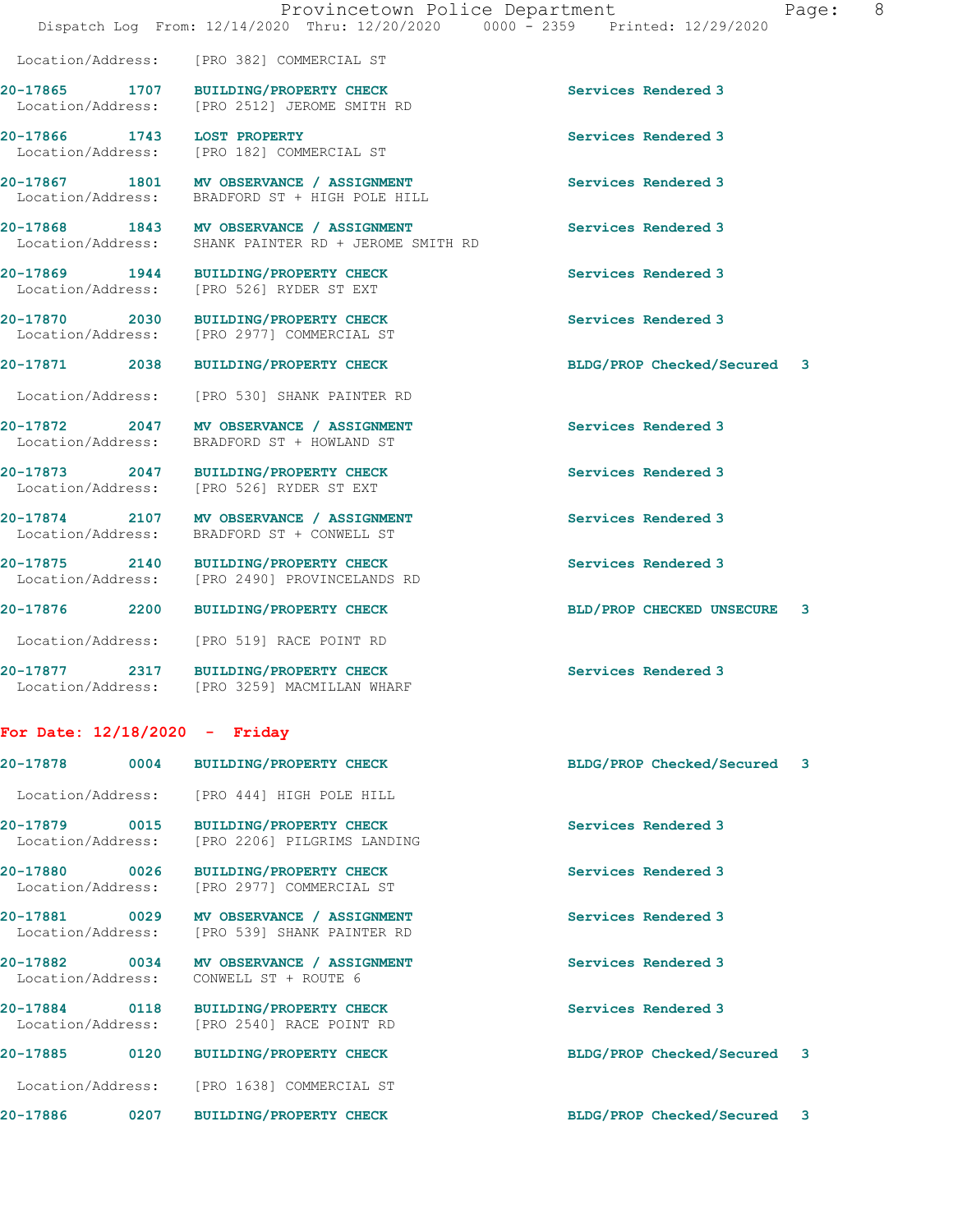|                                 |      | Provincetown Police Department<br>Dispatch Log From: 12/14/2020 Thru: 12/20/2020 0000 - 2359 Printed: 12/29/2020 |                             | 9<br>Page: |  |
|---------------------------------|------|------------------------------------------------------------------------------------------------------------------|-----------------------------|------------|--|
|                                 |      | Location/Address: [PRO 519] RACE POINT RD                                                                        |                             |            |  |
| 20-17887 0255 HAZARDS           |      |                                                                                                                  | Referred to Other Agency 2  |            |  |
|                                 |      | Location/Address: [PRO 542] SHANK PAINTER RD                                                                     |                             |            |  |
|                                 |      | 20-17889 0511 BUILDING/PROPERTY CHECK                                                                            | BLDG/PROP Checked/Secured 3 |            |  |
|                                 |      | Location/Address: [PRO 447] JEROME SMITH RD                                                                      |                             |            |  |
|                                 |      | 20-17890 0540 BUILDING/PROPERTY CHECK<br>Location/Address: [PRO 3296] SHANK PAINTER RD                           | Services Rendered 3         |            |  |
|                                 |      | 20-17891 0541 MV OBSERVANCE / ASSIGNMENT<br>Location/Address: BRADFORD ST + JOHNSON ST                           | Services Rendered 3         |            |  |
|                                 |      | 20-17892 0544 MV OBSERVANCE / ASSIGNMENT<br>Location/Address: [PRO 3243] SHANK PAINTER RD                        | Services Rendered 3         |            |  |
| 20-17893 0722 ANIMAL CALL       |      | Location/Address: [PRO 3296] SHANK PAINTER RD                                                                    | Services Rendered 2         |            |  |
|                                 |      | 20-17894 0757 SERVICE CALL - POLICE<br>Location/Address: [PRO 569] WINSLOW ST                                    | Services Rendered 3         |            |  |
|                                 |      | 20-17895 0807 SERVICE CALL - POLICE<br>Location/Address: [PRO 488] MAYFLOWER ST                                  | Services Rendered 3         |            |  |
| Location/Address:               |      | 20-17896 0907 MV OBSERVANCE / ASSIGNMENT<br>ROUTE 6                                                              | Services Rendered 3         |            |  |
|                                 |      | 20-17897 0932 PARK, WALK & TALK<br>Location/Address: [PRO 537] SHANK PAINTER RD                                  | Services Rendered 3         |            |  |
| Location/Address: COMMERCIAL ST |      | 20-17899 1008 SERVICE CALL - POLICE                                                                              | Services Rendered 3         |            |  |
|                                 |      | 20-17898 1010 BUILDING/PROPERTY CHECK<br>Location/Address: [PRO 3430] COMMERCIAL ST                              | Services Rendered 3         |            |  |
|                                 |      | 20-17900 1015 BUILDING/PROPERTY CHECK                                                                            | BLDG/PROP Checked/Secured 3 |            |  |
|                                 |      | Location/Address: [PRO 571] ALDEN ST                                                                             |                             |            |  |
|                                 |      | 20-17901 1026 BUILDING/PROPERTY CHECK                                                                            | BLDG/PROP Checked/Secured 3 |            |  |
|                                 |      | Location/Address: [PRO 3287] ROUTE 6                                                                             |                             |            |  |
| Location/Address:               |      | 20-17902 1110 MV OBSERVANCE / ASSIGNMENT<br>BRADFORD ST + STANDISH ST                                            | Services Rendered 3         |            |  |
|                                 |      | 20-17903 1112 BUILDING/PROPERTY CHECK                                                                            | BLDG/PROP Checked/Secured 3 |            |  |
|                                 |      | Location/Address: [PRO 3317] CEMETERY RD                                                                         |                             |            |  |
| 20-17904 1115                   |      | MEDICAL EMERGENCY                                                                                                | Transported to Hospital     | 1          |  |
| Location/Address:               |      | [PRO 1662] PEARL ST                                                                                              |                             |            |  |
| 20-17905 1115 PET PANTRY        |      | Location/Address: [PRO 285] COMMERCIAL ST                                                                        | Services Rendered 3         |            |  |
| 20-17906 1253                   |      | SERVE PROTECTION ORDER<br>Location/Address: [PRO 1493] UPPER MILLER HILL RD                                      | Could Not Locate 2          |            |  |
| 20-17909                        | 1303 | MEDICAL EMERGENCY                                                                                                | Transported to Hospital 1   |            |  |
|                                 |      | Location/Address: [PRO 440] HARRY KEMP WAY                                                                       |                             |            |  |
| 20-17910 1310                   |      | MV STOP<br>Location/Address: BANGS ST + BRADFORD ST                                                              | <b>VERBAL WARNING</b><br>3  |            |  |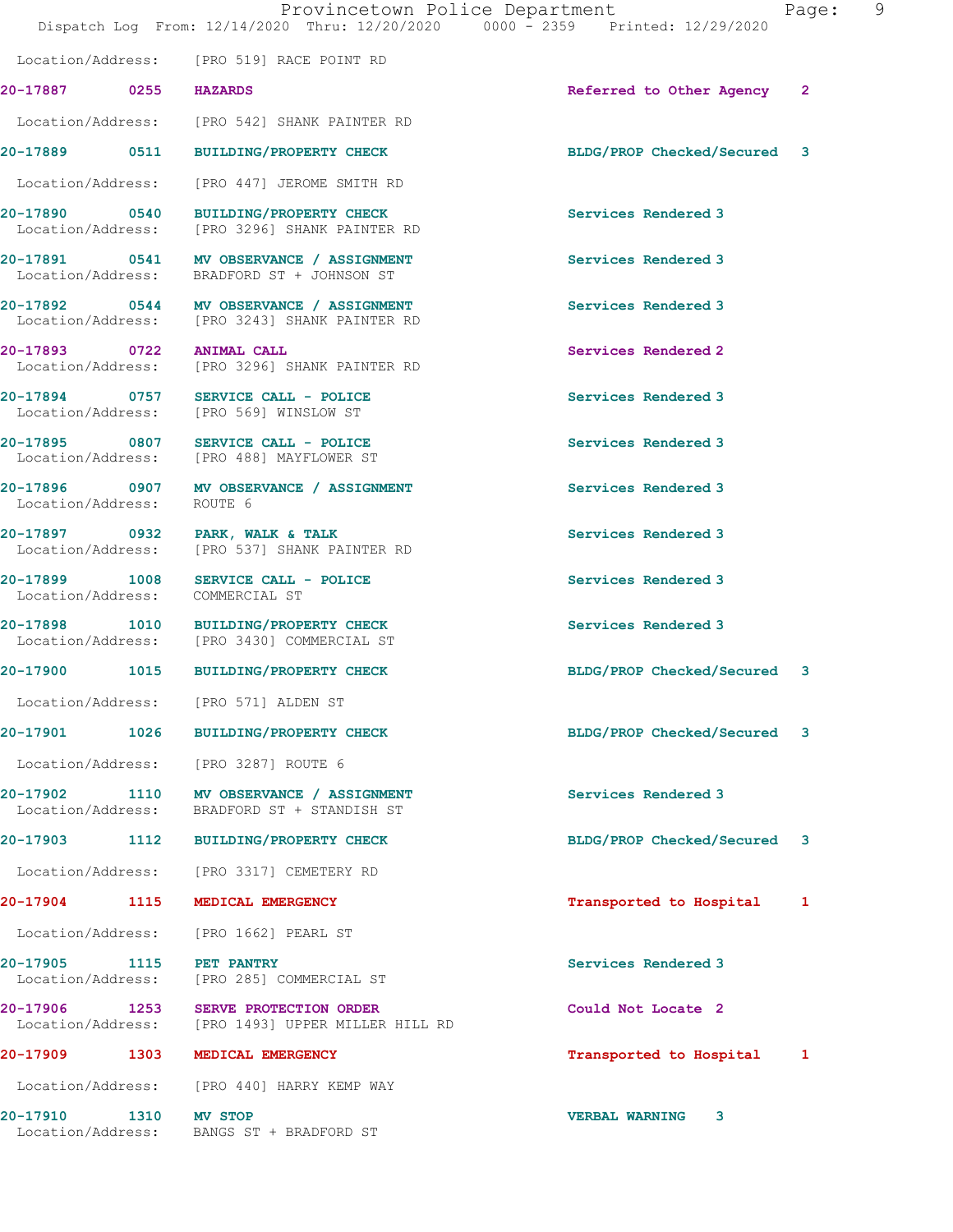**20-17911 1326 ASSIST DEPARTMENT / MUTUAL AID Services Rendered 3**  Location/Address: [PRO 1892] SHANK PAINTER RD 20-17912 1343 BUILDING/PROPERTY CHECK Services Rendered 3<br>
Location/Address: [PRO 2512] JEROME SMITH RD [PRO 2512] JEROME SMITH RD **20-17913 1348 MEDICAL EMERGENCY Transported to Hospital 1** Location/Address: [PRO 440] HARRY KEMP WAY **20-17915 1416 MV OBSERVANCE / ASSIGNMENT Services Rendered 3 Increment Conducts:** [PRO 1784] SHANK PAINTER RD [PRO 1784] SHANK PAINTER RD **20-17916 1450 ASSIST CITIZEN Referred to Other Agency 3** Location/Address: [PRO 515] RACE POINT RD **20-17917 1513 MV OBSERVANCE / ASSIGNMENT Services Rendered 3**  Location/Address: [PRO 3243] SHANK PAINTER RD **20-17918 1529 MV OBSERVANCE / ASSIGNMENT Services Rendered 3**  Location/Address: [PRO 3440] ROUTE 6 **20-17919 1704 MV STOP VERBAL WARNING 3**  Location/Address: [PRO 2513] ROUTE 6 **20-17920 1735 PARK, WALK & TALK SERVICES Rendered 3** Location/Address: [PRO 105] COMMERCIAL ST [PRO 105] COMMERCIAL ST **20-17921 1930 BUILDING/PROPERTY CHECK Services Rendered 3**  Location/Address: [PRO 519] RACE POINT RD 20-17922 1937 PARK, WALK & TALK **Services Rendered 3**  Location/Address: [PRO 105] COMMERCIAL ST **20-17924 2003 LOST PROPERTY Services Rendered 3**  Location/Address: [PRO 2539] RYDER ST EXT **20-17923** 2005 MV OBSERVANCE / ASSIGNMENT Services Rendered 3<br>
Location/Address: JEROME SMITH RD + SHANK PAINTER RD JEROME SMITH RD + SHANK PAINTER RD **20-17925 2110 SERVE PROTECTION ORDER Could Not Locate 2**  Location/Address: [PRO 1493] UPPER MILLER HILL RD **20-17926 2123 BUILDING/PROPERTY CHECK BLDG/PROP Checked/Secured 3** Location/Address: [PRO 512] PRINCE ST **20-17927 2131 PARKING COMPLAINT Services Rendered 3**  Location/Address: [PRO 371] COMMERCIAL ST **20-17928 2209 BUILDING/PROPERTY CHECK Services Rendered 3**  Location/Address: [PRO 2977] COMMERCIAL ST **20-17929 2331 MV OBSERVANCE / ASSIGNMENT Services Rendered 3**  Location/Address: [PRO 3099] SHANK PAINTER RD **For Date: 12/19/2020 - Saturday 20-17930 0010 BUILDING/PROPERTY CHECK BLDG/PROP Checked/Secured 3** Location/Address: [PRO 1952] COMMERCIAL ST **20-17931 0031 BUILDING/PROPERTY CHECK BLDG/PROP Checked/Secured 3**

Location/Address: COMMERCIAL ST

**20-17932 0032 MV STOP VERBAL WARNING 3**  Location/Address: [PRO 60] BRADFORD ST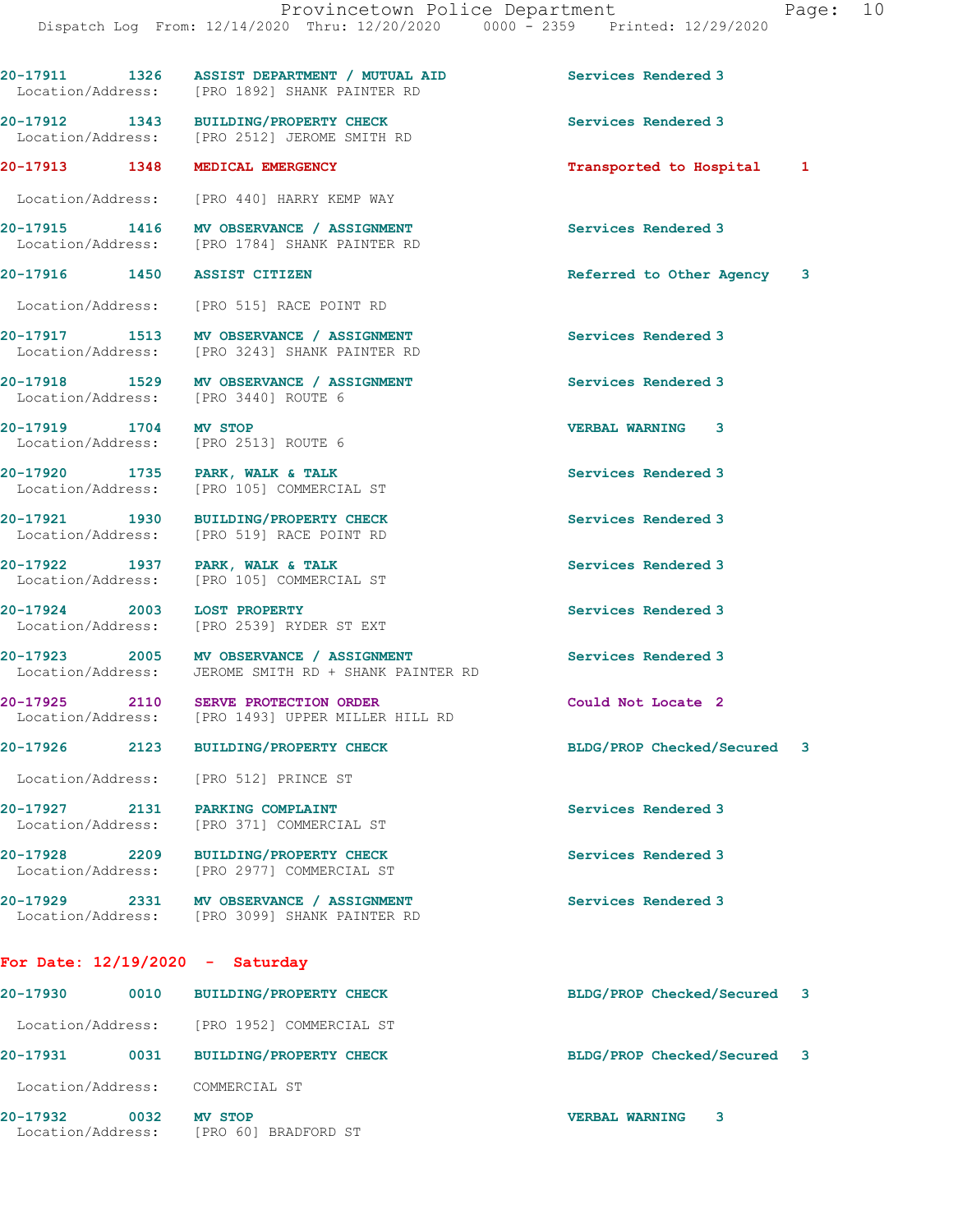|                                    |      | 20-17933 0054 BUILDING/PROPERTY CHECK                                                      | BLDG/PROP Checked/Secured 3 |   |
|------------------------------------|------|--------------------------------------------------------------------------------------------|-----------------------------|---|
|                                    |      | Location/Address: [PRO 2977] COMMERCIAL ST                                                 |                             |   |
|                                    |      | 20-17934 0117 MV OBSERVANCE / ASSIGNMENT<br>Location/Address: [PRO 4136] BRADFORD ST       | Services Rendered 3         |   |
| 20-17935 0124<br>Location/Address: |      | MV OBSERVANCE / ASSIGNMENT<br>ROUTE 6 + SHANK PAINTER RD                                   | Services Rendered 3         |   |
|                                    |      | 20-17936 0156 BUILDING/PROPERTY CHECK<br>Location/Address: [PRO 2540] RACE POINT RD        | Services Rendered 3         |   |
| 20-17937 0219                      |      | <b>BUILDING/PROPERTY CHECK</b>                                                             | BLDG/PROP Checked/Secured 3 |   |
| Location/Address:                  |      | [PRO 519] RACE POINT RD                                                                    |                             |   |
| 20-17938 0222                      |      | <b>BUILDING/PROPERTY CHECK</b>                                                             | BLDG/PROP Checked/Secured 3 |   |
| Location/Address:                  |      | [PRO 512] PRINCE ST                                                                        |                             |   |
|                                    |      | 20-17939 0423 NOISE COMPLAINT<br>Location/Address: [PRO 595] BRADFORD ST                   | Unfounded<br>3              |   |
| 20-17940 0440                      |      | <b>BUILDING/PROPERTY CHECK</b>                                                             | BLDG/PROP Checked/Secured 3 |   |
|                                    |      | Location/Address: [PRO 3259] MACMILLAN WHARF                                               |                             |   |
|                                    |      | 20-17941 0515 MV OBSERVANCE / ASSIGNMENT<br>Location/Address: ROUTE 6 + SNAIL RD           | Services Rendered 3         |   |
|                                    |      | 20-17942 0524 MV OBSERVANCE / ASSIGNMENT<br>Location/Address: HIGH POLE HILL + BRADFORD ST | Services Rendered 3         |   |
|                                    |      | 20-17943 0557 MEDICAL EMERGENCY<br>Location/Address: [PRO 2616] COMMERCIAL ST              | Services Rendered 1         |   |
| 20-17947 0700<br>Location/Address: |      | ASSIST DEPARTMENT / MUTUAL AID<br>[PRO 519] RACE POINT RD                                  | Services Rendered 3         |   |
| 20-17944 0722                      |      | <b>BUILDING/PROPERTY CHECK</b>                                                             | BLDG/PROP Checked/Secured 3 |   |
|                                    |      | Location/Address: [PRO 2499] RACE POINT RD                                                 |                             |   |
| 20-17945 0725<br>Location/Address: |      | MV OBSERVANCE / ASSIGNMENT<br>[PRO 3431] COMMERCIAL ST                                     | Services Rendered 3         |   |
| $20 - 17946$<br>Location/Address:  | 0748 | PARK, WALK & TALK<br>[PRO 105] COMMERCIAL ST                                               | Services Rendered 3         |   |
| 20-17948 0756<br>Location/Address: |      | BUILDING/PROPERTY CHECK<br>[PRO 94] BRADFORD ST                                            | Services Rendered 3         |   |
| 20-17949 0847<br>Location/Address: |      | <b>BUILDING/PROPERTY CHECK</b><br>[PRO 60] BRADFORD ST                                     | Services Rendered 3         |   |
| <b>20-17950</b>                    | 0850 | <b>BUILDING/PROPERTY CHECK</b>                                                             | BLDG/PROP Checked/Secured   | 3 |
| Location/Address:                  |      | [PRO 2206] PILGRIMS LANDING                                                                |                             |   |
| 20-17951                           | 0900 | <b>BUILDING/PROPERTY CHECK</b>                                                             | BLDG/PROP Checked/Secured 3 |   |
| Location/Address:                  |      | [PRO 3287] ROUTE 6                                                                         |                             |   |
| 20-17952<br>Location/Address:      | 0904 | <b>MV STOP</b><br>BRADFORD ST EXT + PROVINCELANDS RD                                       | <b>VERBAL WARNING</b><br>3  |   |
| 20-17953                           | 0935 | <b>BUILDING/PROPERTY CHECK</b>                                                             | BLDG/PROP Checked/Secured 3 |   |

Location/Address: [PRO 564] BAYBERRY AVE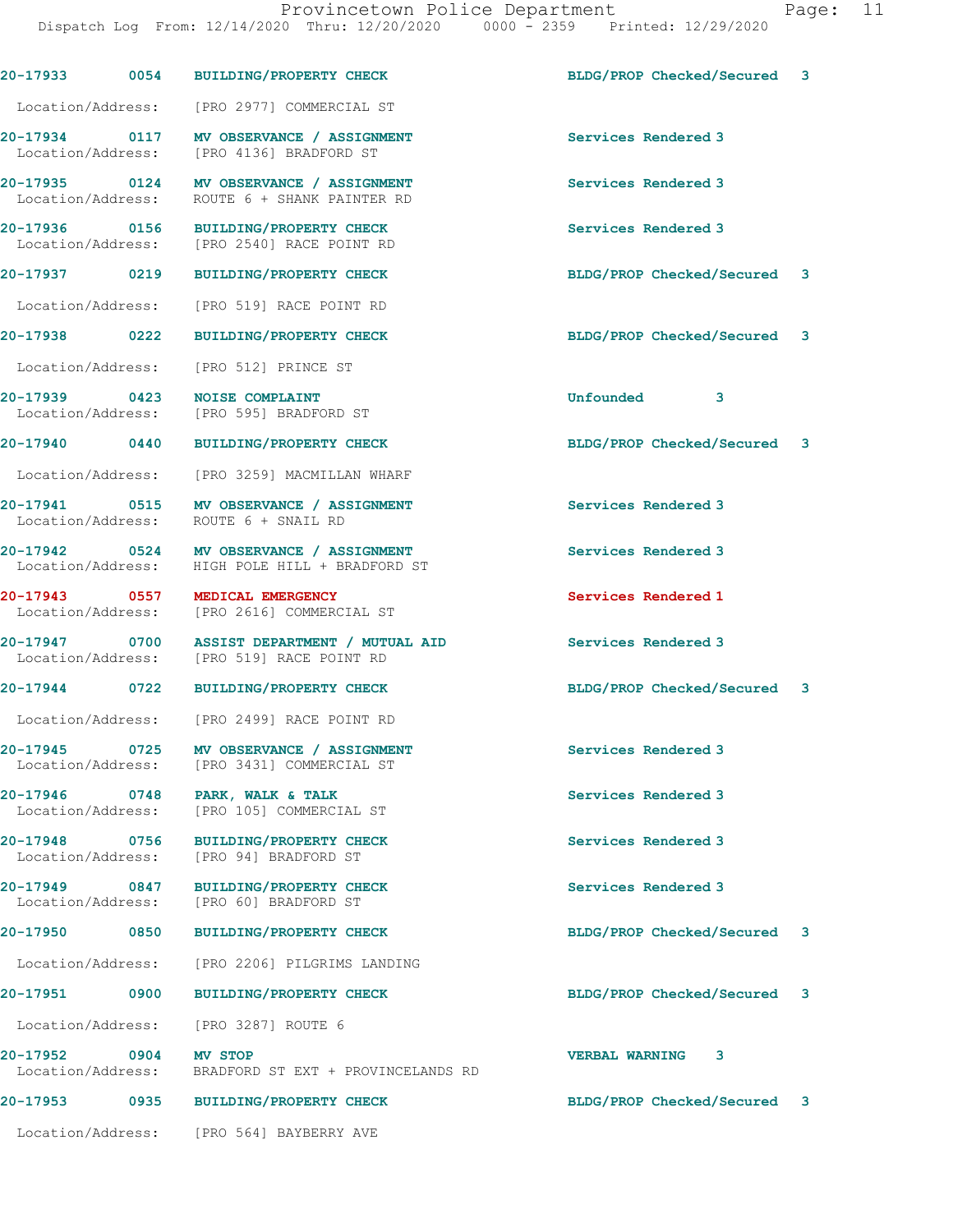| 20-17954 0945 MV STOP                                             | Location/Address: HANCOCK ST + BRADFORD ST                                                       | VERBAL WARNING 3             |  |
|-------------------------------------------------------------------|--------------------------------------------------------------------------------------------------|------------------------------|--|
|                                                                   | 20-17955 1000 BUILDING/PROPERTY CHECK                                                            | BLDG/PROP Checked/Secured 3  |  |
|                                                                   | Location/Address: [PRO 2206] PILGRIMS LANDING                                                    |                              |  |
| 20-17957 1108 PARK, WALK & TALK                                   | Location/Address: CARVER ST + COMMERCIAL ST                                                      | Services Rendered 3          |  |
| 20-17959 1204 MV COMPLAINT                                        | Location/Address: HARRY KEMP WAY + HOWLAND ST                                                    | Services Rendered 2          |  |
| 20-17960 1218 PARK, WALK & TALK<br>Location/Address: RYDER ST EXT |                                                                                                  | Services Rendered 3          |  |
|                                                                   | 20-17961 1223 BUILDING/PROPERTY CHECK                                                            | BLDG/PROP Checked/Secured 3  |  |
|                                                                   | Location/Address: GOSNOLD ST + COMMERCIAL ST                                                     |                              |  |
| 20-17962 1245                                                     | <b>BUILDING/PROPERTY CHECK</b>                                                                   | BLDG/PROP Checked/Secured 3  |  |
|                                                                   | Location/Address: [PRO 2483] COMMERCIAL ST                                                       |                              |  |
| 20-17963 1309 PARK, WALK & TALK                                   | Location/Address: [PRO 537] SHANK PAINTER RD                                                     | Services Rendered 3          |  |
| 20-17964 1334                                                     | <b>ANIMAL CALL</b><br>Location/Address: [PRO 2645] SHANK PAINTER RD                              | Services Rendered 2          |  |
| 20-17965 1340 MEDICAL EMERGENCY                                   |                                                                                                  | Transported to Hospital<br>1 |  |
|                                                                   | Location/Address: [PRO 1251] SEASHORE PARK DR                                                    |                              |  |
| 20-17968 1445 MV DISABLED                                         | Location/Address: BRADFORD ST + MECHANIC ST                                                      | Services Rendered 2          |  |
| 20-17967 1501 PARK, WALK & TALK                                   | Location/Address: [PRO 105] COMMERCIAL ST                                                        | Services Rendered 3          |  |
| 20-17970 1511 ASSIST CITIZEN                                      |                                                                                                  | Referred to Other Agency 3   |  |
|                                                                   | Location/Address: [PRO 2499] RACE POINT RD                                                       |                              |  |
| Location/Address:                                                 | 20-17969 1543 SERVICE CALL - POLICE<br>[PRO 2616] COMMERCIAL ST                                  | Services Rendered 3          |  |
|                                                                   | 20-17972 1705 MV OBSERVANCE / ASSIGNMENT<br>Location/Address: [PRO 530] SHANK PAINTER RD         | Services Rendered 3          |  |
| 20-17973 1731 MV STOP<br>Location/Address: ROUTE 6 + SNAIL RD     |                                                                                                  | VERBAL WARNING 3             |  |
|                                                                   | 20-17974 1813 BUILDING/PROPERTY CHECK<br>Location/Address: [PRO 2512] JEROME SMITH RD            | Services Rendered 3          |  |
| Location/Address:                                                 | 20-17975 1843 BUILDING/PROPERTY CHECK<br>[PRO 519] RACE POINT RD                                 | Services Rendered 3          |  |
|                                                                   | 20-17976 1901 MV OBSERVANCE / ASSIGNMENT<br>Location/Address: SHANK PAINTER RD + JEROME SMITH RD | Services Rendered 3          |  |
|                                                                   | 20-17977 1938 MV OBSERVANCE / ASSIGNMENT<br>Location/Address: HARRY KEMP WAY + BREWSTER ST       | Services Rendered 3          |  |
|                                                                   | 20-17978 2005 BUILDING/PROPERTY CHECK<br>Location/Address: [PRO 2977] COMMERCIAL ST              | Services Rendered 3          |  |
|                                                                   |                                                                                                  |                              |  |

**20-17979 2053 ANIMAL CALL Services Rendered 2**  Location/Address: BRADFORD ST + HOWLAND ST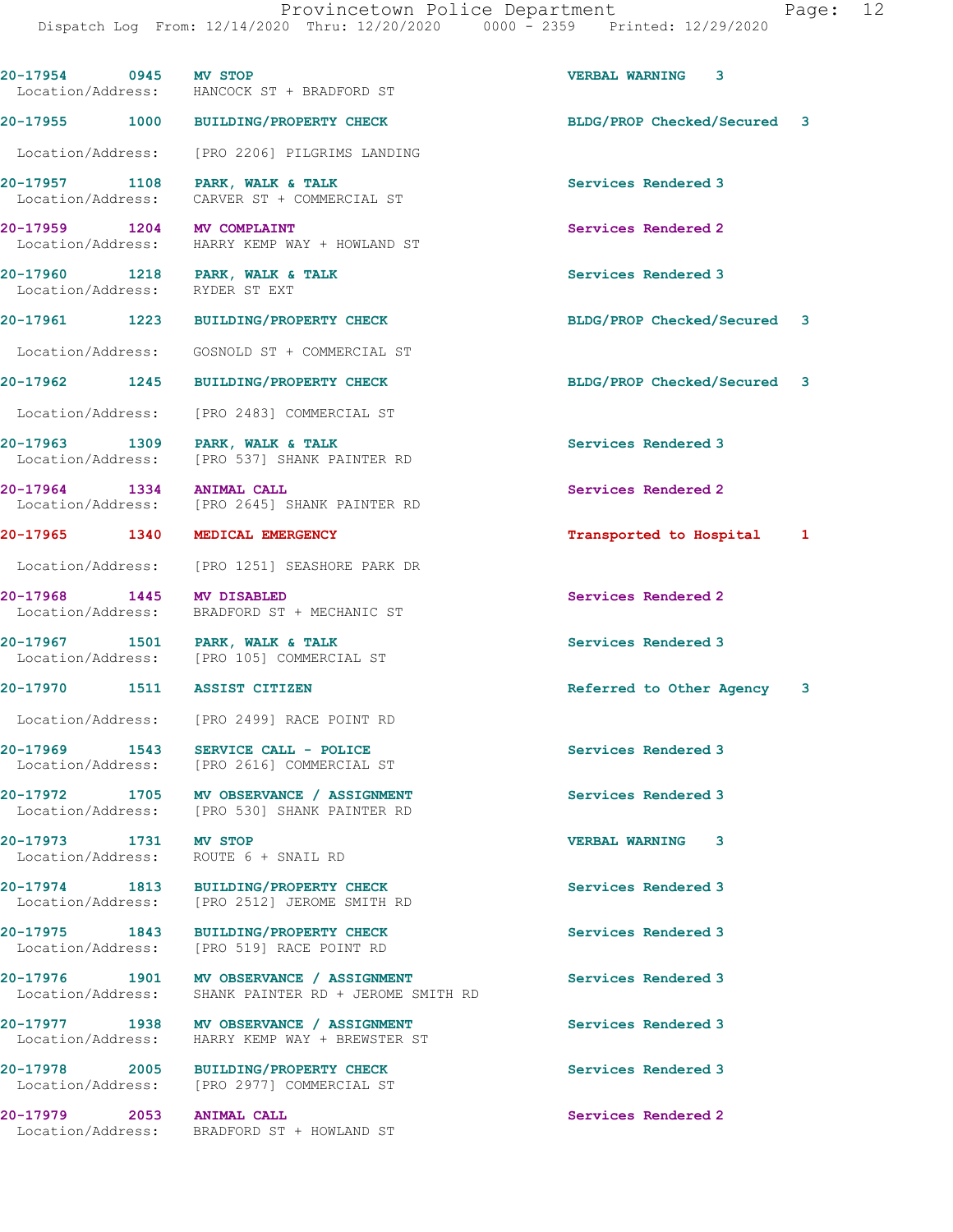|                                 | 20-17980 2113 MV OBSERVANCE / ASSIGNMENT<br>Location/Address: BRADFORD ST + RYDER ST             | Services Rendered 3         |  |
|---------------------------------|--------------------------------------------------------------------------------------------------|-----------------------------|--|
|                                 | 20-17981 2134 MV OBSERVANCE / ASSIGNMENT<br>Location/Address: BRADFORD ST + HOWLAND ST           | Services Rendered 3         |  |
|                                 | 20-17982 2150 BUILDING/PROPERTY CHECK<br>Location/Address: [PRO 3259] MACMILLAN WHARF            | Services Rendered 3         |  |
|                                 | 20-17983 2357 MV OBSERVANCE / ASSIGNMENT<br>Location/Address: JEROME SMITH RD + SHANK PAINTER RD | Services Rendered 3         |  |
|                                 | 20-17984 2357 BUILDING/PROPERTY CHECK<br>Location/Address: [PRO 3259] MACMILLAN WHARF            | Services Rendered 3         |  |
| For Date: $12/20/2020 -$ Sunday |                                                                                                  |                             |  |
|                                 | 20-17985 0013 MV OBSERVANCE / ASSIGNMENT<br>Location/Address: BRADFORD ST + HOWLAND ST           | Services Rendered 3         |  |
|                                 | 20-17986 0055 BUILDING/PROPERTY CHECK<br>Location/Address: [PRO 2977] COMMERCIAL ST              | Services Rendered 3         |  |
|                                 | 20-17987 0058 BUILDING/PROPERTY CHECK<br>Location/Address: [PRO 75] CAPTAIN BERTIES WAY          | Services Rendered 3         |  |
|                                 | 20-17988 0101 BUILDING/PROPERTY CHECK                                                            | BLDG/PROP Checked/Secured 3 |  |
|                                 | Location/Address: [PRO 512] PRINCE ST                                                            |                             |  |
|                                 | 20-17989 0112 BUILDING/PROPERTY CHECK<br>Location/Address: [PRO 2206] PILGRIMS LANDING           | Services Rendered 3         |  |
|                                 | 20-17990 0128 MV OBSERVANCE / ASSIGNMENT<br>Location/Address: ROUTE 6 + SNAIL RD                 | Services Rendered 3         |  |
|                                 | 20-17991 0149 MV OBSERVANCE / ASSIGNMENT<br>Location/Address: SHANK PAINTER RD + BRADFORD ST     | Services Rendered 3         |  |
|                                 | 20-17992 0213 BUILDING/PROPERTY CHECK                                                            | BLDG/PROP Checked/Secured 3 |  |
|                                 | Location/Address: [PRO 519] RACE POINT RD                                                        |                             |  |
|                                 | 20-17993 0303 BUILDING/PROPERTY CHECK                                                            | BLDG/PROP Checked/Secured 3 |  |
|                                 | Location/Address: [PRO 1778] SHANK PAINTER RD                                                    |                             |  |
|                                 | 20-17994 0518 MV OBSERVANCE / ASSIGNMENT<br>Location/Address: HARRY KEMP WAY + BREWSTER ST       | Services Rendered 3         |  |
| Location/Address: ROUTE 6       | 20-17995 0547 MV OBSERVANCE / ASSIGNMENT                                                         | Services Rendered 3         |  |
|                                 | 20-17996 0715 BUILDING/PROPERTY CHECK<br>Location/Address: [PRO 3259] MACMILLAN WHARF            | Services Rendered 3         |  |
|                                 | 20-17997 0731 MV OBSERVANCE / ASSIGNMENT<br>Location/Address: RYDER ST + BRADFORD ST             | Services Rendered 3         |  |
|                                 | 20-17998 0802 BUILDING/PROPERTY CHECK<br>Location/Address: [PRO 3430] COMMERCIAL ST              | Services Rendered 3         |  |
|                                 | 20-17999 0830 BUILDING/PROPERTY CHECK<br>Location/Address: [PRO 2499] RACE POINT RD              | Services Rendered 3         |  |
|                                 | 20-18000 0837 BUILDING/PROPERTY CHECK<br>Location/Address: [PRO 2490] PROVINCELANDS RD           | Services Rendered 3         |  |
| 20-18001 0917                   | MV STOP                                                                                          | <b>VERBAL WARNING</b><br>3  |  |